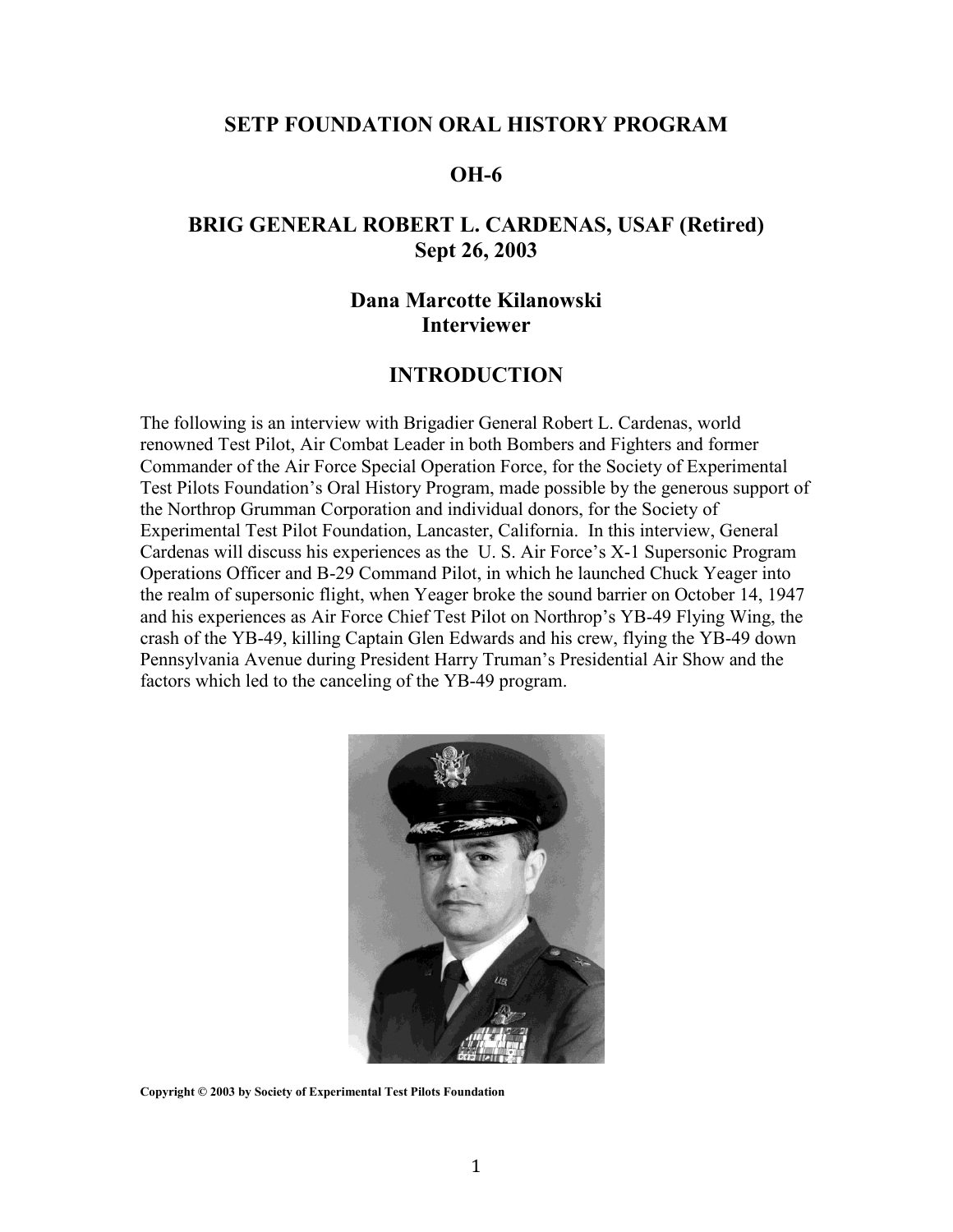### **BIOGRAPHY**

Brigadier General Robert L. "Bob" Cardenas, USAF (Retired) is a Test Pilot, Air Combat Leader in both Bombers and Fighters as well as Commander of the Air Force Special Operation Force. He has flown over 60 different aircraft in his career.

General Cardenas was commissioned a  $2<sup>nd</sup>$  Lt in 1941 and was sent to 29 Palms, CA to establish an Army Air Corps Glider School. During World War II, he flew combat missions in the B-24 Liberators over Germany. He was shot down on his  $20<sup>th</sup>$  mission, but evaded capture by escaping into Switzerland and then into France prior to D Day. He became a test pilot in 1945 upon his graduation from the Flight Performance School at Vandalia, Ohio flight testing the German jet fighter ME-262 and the Arado 234 bomber.

In 1947, Colonel Albert Boyd selected Major Cardenas as the Operations Officer and B-29 command launch pilot for the X-1 supersonic project at Muroc Air Base in California. On October 14, 1947, Cardenas launched Captain Chuck Yeager into the realm of supersonic flight.

In 1948, Cardenas was assigned as Officer in Charge of Flight Test Division projects at Muroc AFB and as Chief Air Force Test Pilot on the Northrop YB-49 flying wing project until he received orders to complete his Aeronautical Engineering degree at USC. Following the June 1948 crash of the YB-49 and loss of test pilots Captain Glen Edwards, Major Danny Forbes, Lt. Edward Swindell, Charles LaFountain and Clare Lesser, he was ordered to Muroc to complete the Stability & Control Phase in the remaining YB-49. In November 1948 he gave a final briefing to a Board of General Officers at Patterson AFB on the results of the YB-49 flight test program. In January 1949 he was ordered to fly the YB-49 from Muroc AB to Andrews AFB in Washington for President Truman's Air Show. The transcontinental non-stop flight set a record time of 4 hours and 5 minutes.

During the Korean War, Cardenas flight tested new jet fighters and bombers at Wright Field and Edwards AFB. Upon completion of Air War College, he was selected as Commander of the 51<sup>st</sup> Fighter Interceptor Wing at Naha AB on Okinawa. He was then assigned to the Pentagon as Chief of the Aircraft and Missiles Program Division. From the Pentagon, he was assigned as Chief of the Special Operations Division at US Strike Command Headquarters in Tampa, Florida. In 1962 he led a joint Army & Air Force Special Force into the Kashmir, India, thereby preventing an incursion of Chinese troops through the Himalayas linking into East Pakistan.

Cardenas was then selected to serve as Commander of the 18th Tactical Fighter Wing at Kadena AFB, Okinawa. After the Gulf of Tonkin Crisis, he flew F-105 missions from Korat, Thailand over North Vietnam. He returned to the US to command the 835<sup>th</sup> Air Division at McConnell AFB, training F-105 crews for combat in Vietnam.

Cardenas was promoted to Brigadier General in 1968 and placed in Command of the Air Force Special Operations Force at Eglin and Hurlburt AFB, Florida. He went on to be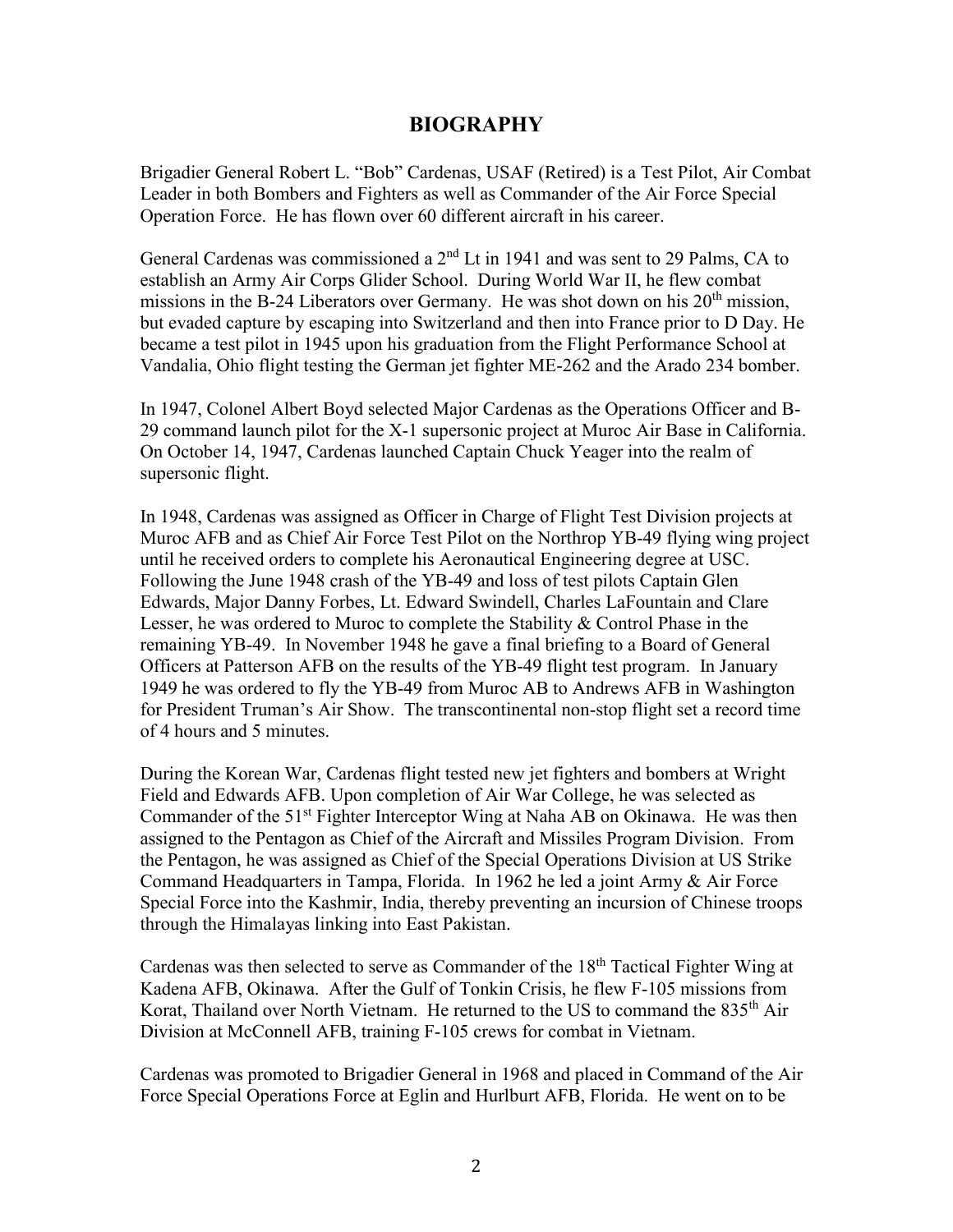assigned in Europe as Vice Commander of the 16<sup>th</sup> Air Force at Torrejon AFB, Spain, where he had the dubious honor of negotiating with Muammar Gaddafi the withdrawal of US forces from Wheelus AFB in Libya.

As the US Deputy Chief of Staff to Live Oak, a NATO group in Belgium, his responsibility to SACEUR was to maintain open corridors to Berlin by calling the Soviets bluff to block travel to Berlin by land, air or rail. Prior to his retirement in June 1973, General Cardenas served as the Chief of JL Division of the Joint Strategic Target Planning Staff (JSTPS) where he was responsible for the development of the Joint Strategic Target List of the US Nuclear War Plan (SIOP).

Upon retirement from the Air Force, Cardenas worked as an Executive in private industry from 1973 to 1983. In 1983, he was appointed to the White House as the California Coordinator for President Reagan's Southwest Border Economic Action Group. He resigned in 1985 and accepted an appointment by Governor Dukemejian as Chairman of the Juvenile Justice and Delinquency Prevention Advisory Group as well as a member of the California Council of Criminal Justice.

In 1987 the Governor appointed Cardenas to the California Veterans Board where he was later elected Chairman of the Board where he oversaw policymaking for the California Department of Veterans Affairs. He left in 1993 to serve as Chairman of the San Diego United Veterans Council and as a Director and Chairman of the Board of the Veterans Memorial Center and Museum in Balboa Park. He also served as a member of the San Diego Mayor's Veteran Advisory Board, and as Chairman and Trustee of the Flight Test Historical Foundation at Edwards AFB. He was appointed by Veterans Affairs Secretary Anthony Principi to the VA Memorials and Cemetery Committee in Washington during the George W. Bush Administration and was instrumental in the building of the Miramar National Cemetery in San Diego.

Cardenas has been awarded the Distinguished Service Medal, Legion of Merit with Oak Leaf Cluster, Distinguished Flying Cross, Purple Heart, Meritorious Service Medal, Air Medal with four Oak Leaf Clusters, Joint Service Commendation Medal, Air Force Commendation Medal with Oak Leaf Cluster and the Presidential Citation. Foreign decorations include the Spanish Grand Legion of Aeronautical Merit with Sash & Dagger. Additional Honors include induction into the Air Commando Hall of Fame, selected as an "Eagle" by the Flight Test Historical Foundation, University of New Mexico College of Engineering honors for professional contributions and leadership, USAF Test Pilot School "Distinguished Alumnus", inducted into the Aerospace Walk of Honor in Lancaster, CA, Sigma Chi's "Significant Sigma Chi Hall of Fame", enshrined in the Wall of Honor at the Smithsonian National Air and Space Museum and inducted into the National Aviation Hall of Fame in 2015.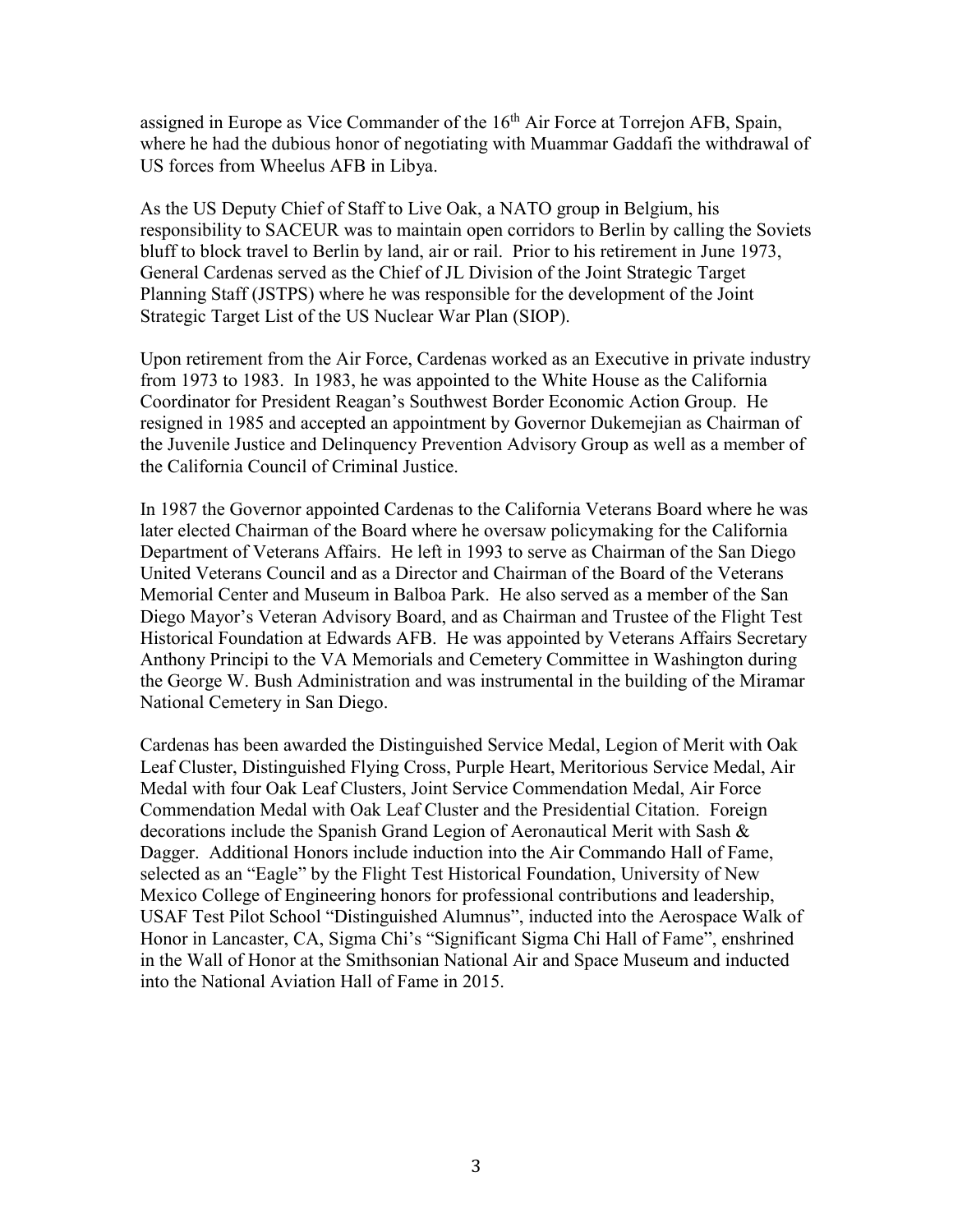### **INTERVIEW**

**Kilanowski:** This is Dana Marcotte Kilanowski for the Society of Experimental Test Pilots Foundation Oral History Program during SETP's 100<sup>th</sup> Celebration of Flight Symposium at the Westin Bonaventure Hotel in Los Angeles, California. It is Friday, September 26<sup>th</sup>, 2003, and I'm interviewing Brigadier General Robert L. Cardenas, the Operations Officer for the X-1, breaking of the sound barrier project.

Good morning, General.

**Cardenas:** Good morning.

**Kilanowski:** If you could please give me your full name, the date, and where you were born.

**Cardenas:** My name is General Robert Cardenas. I was born in Mérida, Yucatán, Mexico in 1920.

**Kilanowski:** Can you tell me how you were selected for the X-1 program?

**Cardenas:** I was the last guy selected for the team. Boyd [Colonel Albert Boyd] had already interviewed many pilots for the X-1. I was Chief of the Bomber Test Section, and the B-29 was going to be the airplane used to drop [launch] it, and I had run airborne inflight structural integrity tests on the B-29. When our B-29s were bombing Japan, they were losing the vertical rudder on some of them, where they were making violent turns after the bomb run, and what it was, was that Boeing had not run inflight dynamic structural integrity [tests], so Wright Field got the job to do it.

So for that one, we'd go to 20,000 feet, max power, and both the pilot, myself, and the copilot would go into a dive holding full force while I was rolling in rear trim, and then at 15,000 feet, you put it into a near-vertical bank and then both of us would pull back as hard as we could to see max G that we could get, to see what was going to happen. Well, the tail didn't come off. I got a very large wingtip deflection on each side. They've got pictures of it, about five feet on each side or so. But the tail didn't come off. So I wrote my report, explaining it was structurally sound.

So then another pilot—I'm not going to mention names—another pilot repeated the same thing. In his case, right as he was trying to pull max G's in there, a loud bang occurred. The vertical tail didn't fly off, but it fractured the main spar, and he landed gingerly. They came in and landed.

So Paul Bickle determined that what was wrong was, as he was making his—you use coordinated rudder, and as he was doing it, the nose started to drop a little bit, and so he hit top rudder to bring the nose up. Well, a vertical tail is not meant to be a horizontal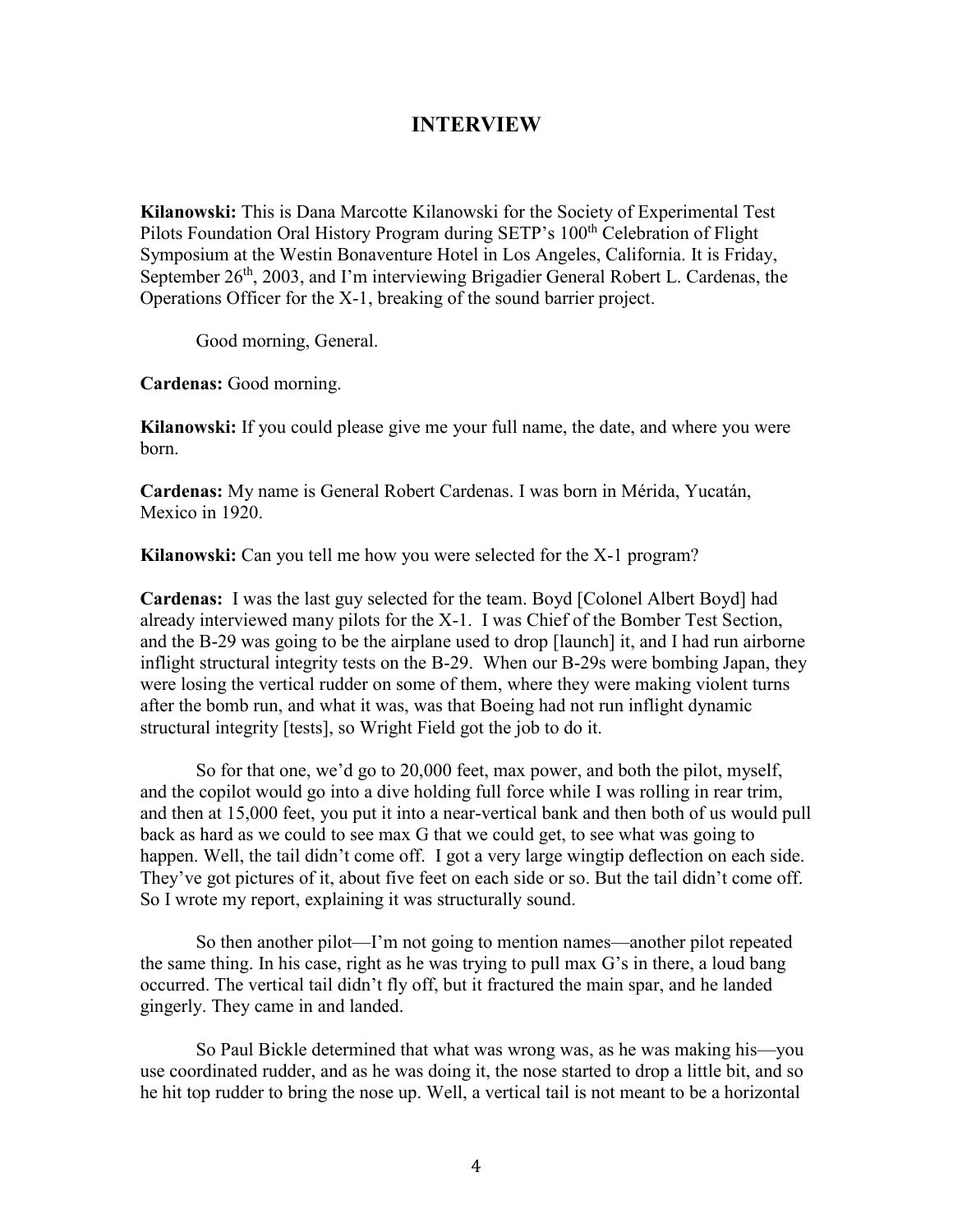stabilizer, and in the bank when he hit top rudder, it imposed loads on it. So that report went back to LeMay, and he had his B-29 pilots practice coordinated turns, because that's all it was. It wasn't the airplane; it was the pilots were snapping that thing off.

So Boyd called me in and he said, "We're going to have this project out at Muroc, and I want you to be the project officer," or he called it operations officer. "I've already talked to Chuck [Yeager], I've already talked to Jackie [Ridley], I've talked to [Bob] Hoover about I want you to sort of kind of run things out there. You're going to have a problem, because this is the first research airplane that has been turned over to the Air Force," Army Air Corps, military, "and there's going to be a little jealousy or antagonism on the part of the NACA people [National Advisory Committee for Aeronautics], but you've got to use them as a team because they've got all the ground telemetering and everything. So just be careful. Use them as a team, but they're going to be pressuring you."

So I said, "Okay. Fine."

Then he handed me a letter, and the letter said, "Due to the nature of the project, the tests will be progressive, step by step, and they will be brief. Safety of flight is paramount, but it is not to limit success." So I knew what the old man meant. He wanted to get it over with.

So we went out and we did. I picked up the X-1 at the plant with the B-29, 5 July, [1947]. We went through the speed of sound 14 October, [1947] just a couple of months later. So we did what the old man wanted, and the rest is history.

**Kilanowski:** I'd like to talk about your duties on the X-1 project both as the Operations Officer and also as B-29 launch pilot.

**Cardenas:** Well, taking the Operations Officer first, primary thing was to work with Walt Williams of NACA as Boyd said, as part of the team. There was a little bit of antagonism because we were doing what they thought they should be doing, but he was cooperating. I didn't have too many problems with him.

Also, my other job was to keep track of Hoover and Yeager. That was a bigger problem. But, in general, things went pretty smooth, nothing as part of the Operations Officer's duties. One big thing was when Chuck broke his rib. I had been given authority by Boyd in his appointing me as officer in charge and he had given me Hoover as the alternate [X-1 pilot] in the event anything happened. When Walt Williams said, "How's Chuck doing?" like I said before, I knew he knew, and I was waiting to see what he would do and would that result in Boyd intervening. But typical Boyd, he picked his team, he gives the job, he wasn't going to meddle, and by sending his deputy out to ride copilot on the B-29, was his way of still keeping in touch and holding our hand, you might say.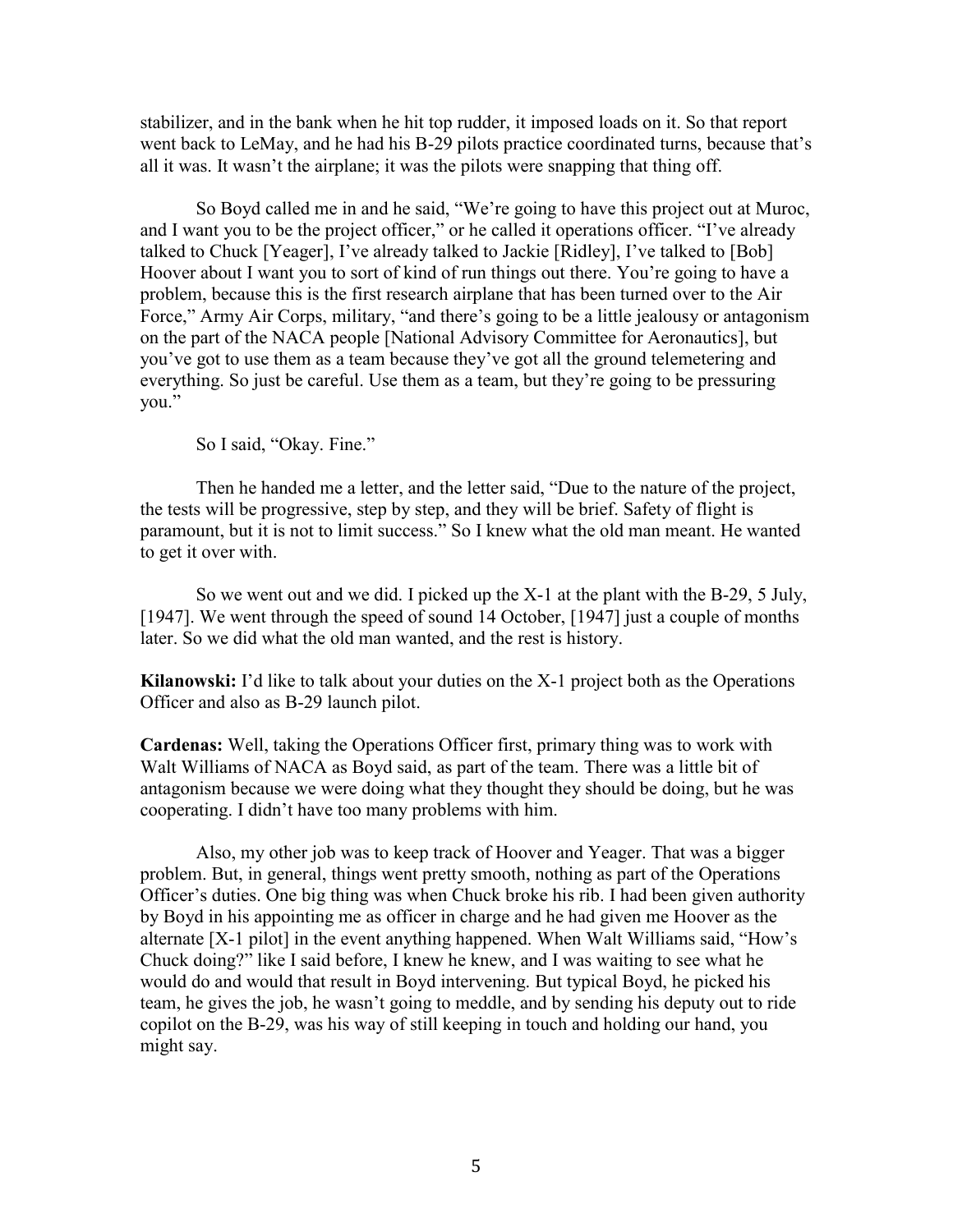From that aspect, that was the only time that I really had, shall we say, a crunch point as to whether I would move Bob Hoover in. I knew that I would have to call Boyd to say, "Hey, I'm going to put Hoover in instead of Chuck." What would have happened, I don't know. I can't even surmise what would have happened if that had come up.

But the other reason I didn't do it is that—I know people think I'm crazy when I talk about this, but Chuck, when he crawled in that X-1 and that door, clamshell, shut, he ceased being a human being. He was part of that machine. He loved mechanical things anyway, and that was his beginning, but when he went in there and sat in it, I don't think—no disrespect to Hoover's pilot's ability, but I don't think Hoover could have done what Chuck did, because when you consider what Chuck had to do, not only once we discovered that we could have a flying tail, he had to fly that thing [unclear], he had to keep all four dome pressures level so he wouldn't blow out a tube, while still flying the airplane. So, basically, I think I made the right decision not to call, and Boyd made the right decision not to interfere, and so we did it.

Now, so far as my duties on the aircraft, the B-29, I had to monitor the loading of the X-1, along with Jack Russell. Jack Russell was a crew chief on the X-1. We had a pit, a loading pit. NACA, back east, was building a huge hydraulic lift to lift the B-29. It was going to cost a lot of money. Out there in the desert [at South Base], we built a hole in the ground, we put the X-1 down in the hole and towed the B-29 around and used the B-29 as the winch to pull the X-1.

We had a quick modification, as I mentioned previously. Boyd had said it would be progressive and brief. Well, we didn't want to fool around modifying and building some special holding device, so we used a World War II 2,000-pound bomb shackle to hold the aircraft that weighed 12,500 pounds empty, no Chuck, and then we drilled a hole and put a pin in there. Also, the X-1 worked on 5,000 pounds of nitrogen gas pressure, 5,000 PSI, but on the climb up, because nitrogen was being used to pressurize the cockpit, we had big tanks inside the B-29 and we had little rubber tubes that went from the big tanks, hooked into the X-1 to keep them topped off, and Jackie Ridley, as copilot, one of the tasks he had was that before drop, he would go back in the back, pull the rubber hoses off from the X-1, and also pull the pin on the shackle. I had visions of Jackie riding that X-1 if it prematurely dropped on him, but he wore a chute, so it wouldn't have mattered.

The flight profile was very simple. Takeoff. Now, takeoff, I had no problem. I had plenty of power. It was like carrying a big bomb. But I only had 10 inches of clearance between the ground and the belly, the bottom of the X-1, and if you see pictures, you'll see a big white patch on the X-1. That's not paint. That's frost, because right on the other side of that skin is 600 gallons of liquid oxygen, and liquid oxygen and sparks don't work too well, and that 10-inch clearance was with the oleo shocks on the B-29 in a static position, you might say. Takeoff, I had a long runway, so the only thing I had to do was I could not lift the nose wheel more than about 10 inches without scraping the X-1, so I took a nice long run.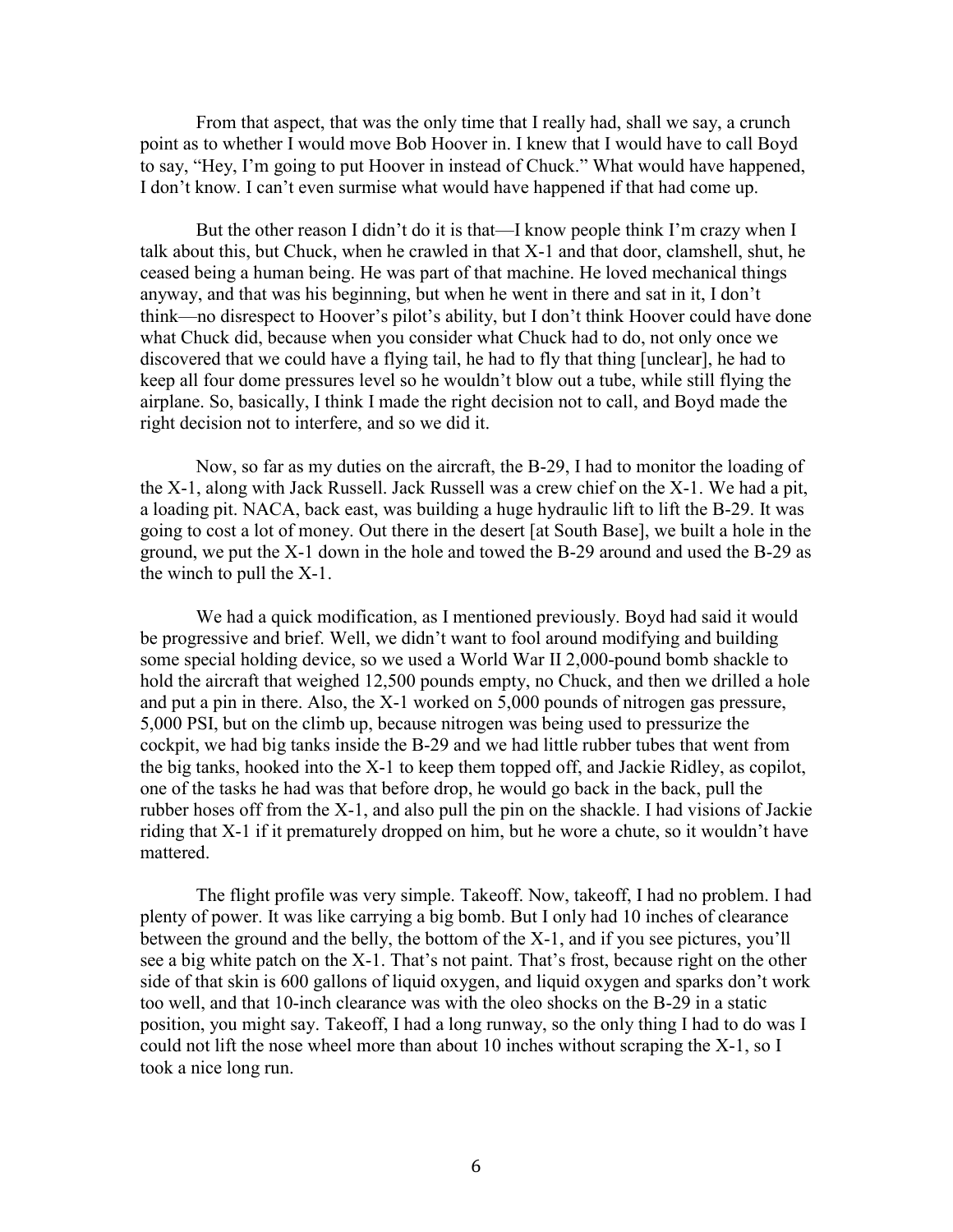My nightmare was if Murphy's Law hit us and the thing  ${X-1}$  wouldn't drop, and that actually happened one time. We tried everything, but apparently it had jammed. So I told Chuck to come back on up; we were going to have to land with the thing on. I told him, "Before you come up, dump as much of the LOX [liquid oxygen] out as possible." So, still having some gas pressure, he was able to dump out about half of that load. That would help a lot, because I envisioned when I land, the oleo struts on the B-29 were going to compress somewhat on the landing. But everything worked. He stayed in it till we got to about 5,000 feet in case it prematurely dropped, but he came back up and we landed. So that was probably the best landing I've ever made in a B-29. So that was about it, fairly routine after a while.

**Kilanowski:** Well, with only 10 inches of clearance and landing with the X-1 underneath you, that's quite a feat and quite a tribute to your piloting skills. Can you describe the flight that morning, everything you did, what you were thinking, feeling? If you can go through the whole day with me, what kind of a morning was it?

**Cardenas:** Well, it was a little bit tense because we knew that that was the day that we were going to try to go through the sound barrier, tense in that Colonel Paul had come out to fly copilot for me. Normally, Jackie [Ridley] always flew copilot. In the back of my mind, I knew the reason he was there, although he never said anything about it. So there was a little bit of tenseness, you might say, and anticipation, a large degree of anticipation, because during this whole time that we were out there, those few months we were out there, I had scientists, not just NACA people, but MIT people and other professors from universities and whatnot, telling me that we were going to kill Chuck and we were going to wreck the airplane, that we didn't know what was on the other side of the sound barrier. In fact, one guy said there's probably an ultrasonic barrier that would just dissolve the aircraft. And they were learned gentlemen that were saying these things. Now, there was a heat barrier, but we had little spots of paint on the leading edge of the wing on the X-1 that we knew what kind of heat we were getting close to the sound barrier. So from all of that, there was a little concern, but there was a lot of anticipation, because we were pretty sure we were going to go in.

It was Dick Frost who had helped to build the airplane and was also test pilot for Bell, he had related to Jackie between the two of them, because Jackie was the Air Force brains, Dick was the Bell Aircraft brains, that he related his belief was the shockwave had hit the hinge line of the elevator, or close to it, causing a loss of control, but that when Bell built the airplane, they built it so the horizontal stabilizer could be moved down or up a couple degrees and then locked into place. So his suggestion was to unlock [the horizontal stabilizer].

#### **[Interruption of interview]**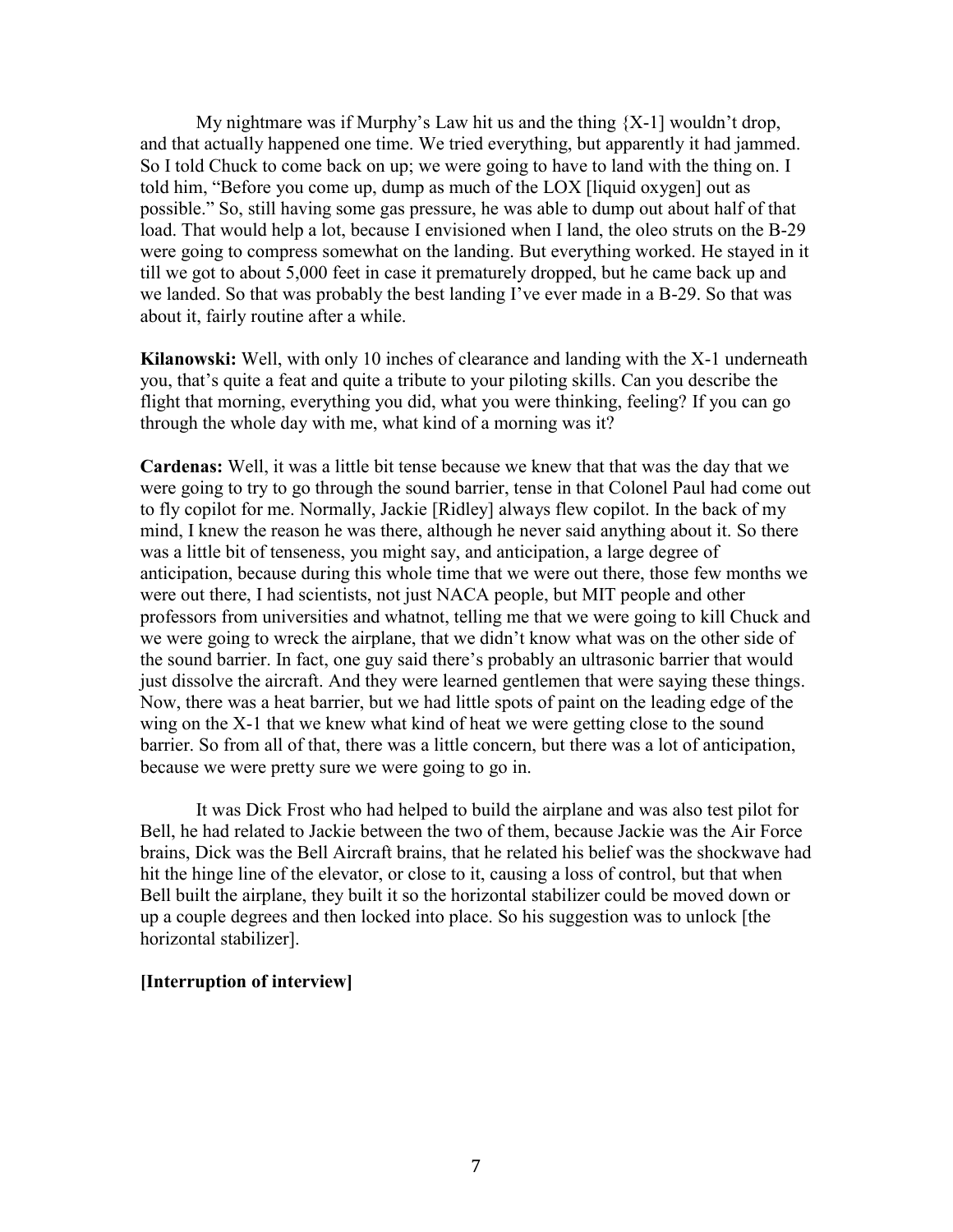#### **[General Cardenas discusses how he recovered from a stall while flight testing the Northrop YB-49 Flying Wing]**

**Cardenas:** But I would be dead today if the throttles had been where they normally are, you know, by your side. In this case, they had two throttles hanging down from the ceiling, each one connected to four engines. On takeoff, I just shoved both throttles forward, and the flight engineer fine-tuned all the other seven, eight. But I'm often asked did I do that because I knew that if I did that, I would get out of it [stall] and the answer is no. Sure, survival is the only thing I had left. I reached the left throttle and applied full power to the left side, and that asymmetric power sort of wheeled me over into a spin that I could get out of. But, still, I started at 20 [20,000 feet altitude] and I recovered about 1,000 feet, 800 feet above the ground there.

**Cardenas:** Well, lucky it was there. When Glen Edwards and Danny Forbes got killed, why they didn't do that, I don't know. Maybe they didn't have time. It's not been determined.

Also, the other mystery to me is Glen Edwards was not flying the airplane. It was Danny Forbes, the copilot. That's an unanswered question. A lot of conspiracy things that had been said, but I'll never understand it, because the airplane was the stability and control airplane.

**Cardenas:** Well, that first tumble, when I landed, after I settled down, I wrote a one-page report that the aircraft should never be intentionally stalled, and Boyd read the report and he never asked me to stall the airplane again.

The company [Northrop] said, "No, no, the airplane does not stall." They asked Max Stanley, who was a company pilot, to run a stall series, and Max said, no, he wouldn't. They finally got Charlie Tucker to run stalls, but Charlie had not had some of the advice that I had, so he never got a full stall. The aircraft had slots out on the wingtips to reduce tip stall, but even with the slots, as he approached the stall, he'd fall off on a wing.

Paul Bickle, who was the chief engineer back at Wright Field, had told me, "You'll never get a stall, Bob. It'll fall off on a wing. So what you do is as you're approaching a stall, instead of pulling back pressure, use the trim tab. Keep trimming in rear trim," because the tab was out at the wingtips. So that's what I did, and I got a full wing stall. Charlie never did. I got a full wing stall. But it proved that the airplane—I have never said it was unstable. I said it was marginally stable about all three axes, but it was a dangerous aircraft, particularly if you were at an aft CG. it was not, but at an aft CG, it might even be worse.

Going back to a long time before that, one of the Northrop test pilots—Max Constant, I think it was—he was flying the little one, the N-9M, at an aft CG, and it pitched on him. He deployed the spin chutes. It went off into a spin. But he never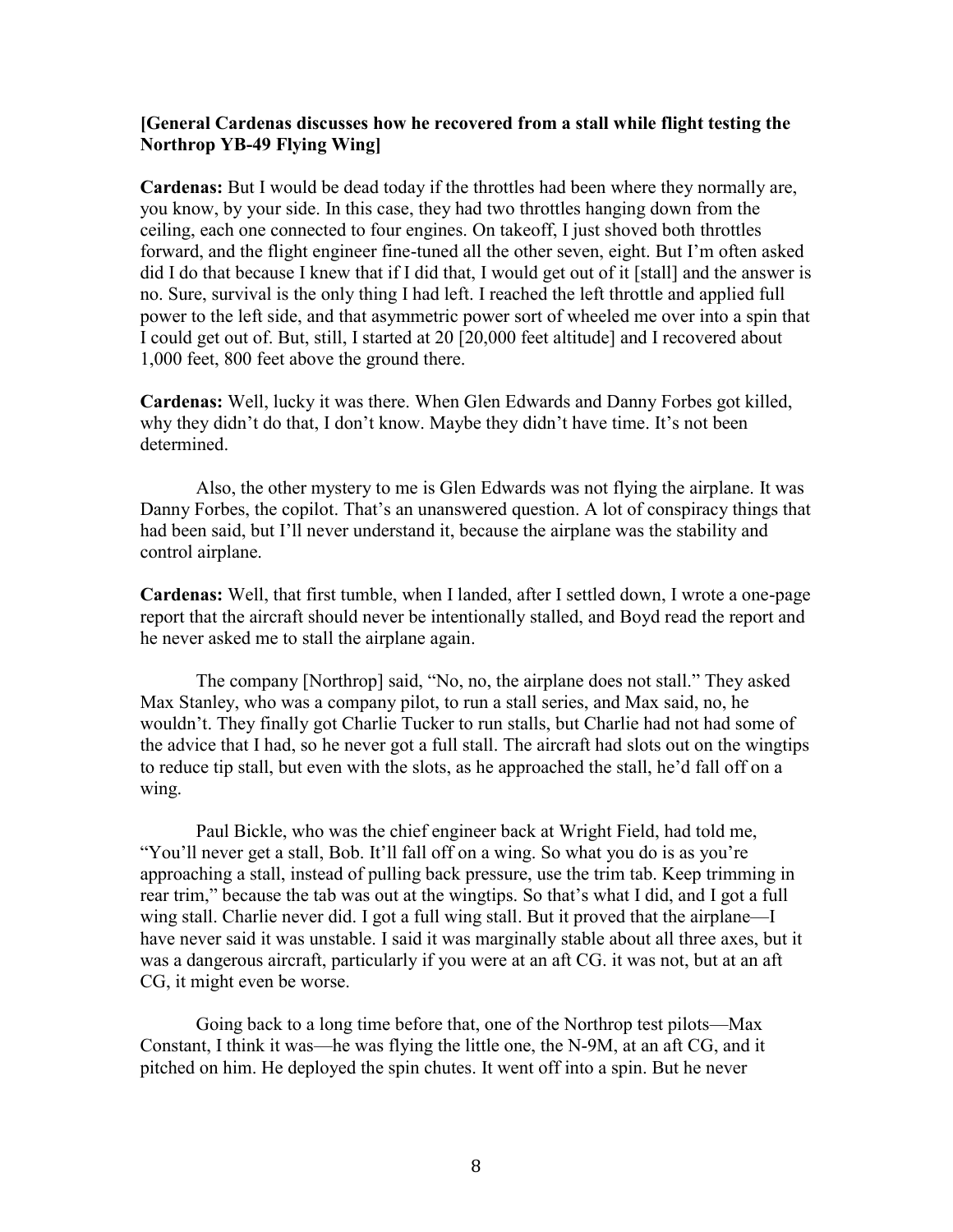recovered, and when they found him, they said possibly what had happened, he'd done stick reversal and the wheel was against his chest and he couldn't get out.

So the wing [flying wing], in my case, I did not get a stick reversal, wheel didn't pin me back, but in an aft CG, you could get that wheel come back and just pin you in the seat. Of course, it didn't matter. [laughs] It wouldn't have mattered anyway, because to get in the airplane, I crawled in underneath in the back hatch, and you walk up about 15 feet along a catwalk and then the seat was up there 90 degrees from the line of flight. You put your rear end in there, and one handle here, you'd rotate the seat and align it then with the other handle. You'd pump yourself up four and a half feet up into the bubble. So any odd maneuver like the stall, centrifugal forces had me pinned. I couldn't get out anyway.

But in extremis, you always have to have some escape, even if it's mental. I figured I could rotate the seat, drop down, so I had them fasten a nylon rope with a knot about every 12 inches. I left my chute back by the hatch with a bungee cord holding it open, and I thought maybe I could drag myself back there. It wouldn't have done me any good in the maneuver. However, say, in the case of fire or something like that, to try to get out, that's one way I could get out. The rest of the crew could have gone out before me, but in a serious high-G maneuver, you'd never get out, no.

Of course, when that happened to Glen [Edwards], see, I had started the program—we had two airplanes, one for performance, one for stability and control, and I had finished about 80 percent of the performance tests on one airplane and I got a chance to go to USC and finish my aero engineering [degree]. Boyd was real nice about it. He said I could go if I could get a pilot, so I asked for Glen because Glen had helped Dr. Perkins at Princeton write the book on stability and control, and the next step was stability and control. So Boyd gave me Glen, and so on May  $20<sup>th</sup>$  of 1948, I checked Glen out and he inherited the rest of my crew, my copilot, Danny Forbes, etc.

So I took off immediately and climbed in the car, drove nonstop to Dayton, Ohio. I told my sweetheart [Gladys] back there that, "Hey, no more flight testing. I'm going to go to school. You don't have to worry. Let's get married. If you trust me, we'll get married en route back to San Diego," my home, or L.A., where we were going to study. And she did, and we did. We got married in the Little Church of the Gamblers in Las Vegas on our way back.

But just fifteen days later, I was driving her down to San Diego to meet my parents, 5 June [Saturday, June 5. 1948], and I heard on the radio the wing had crashed, and I did a 180, went back to the apartment. Boyd was on the phone, said, "I guess you heard."

And I said, "Yes, sir."

He said, "Well, get back up there, finish the tests. Try to find out what happened to Glen."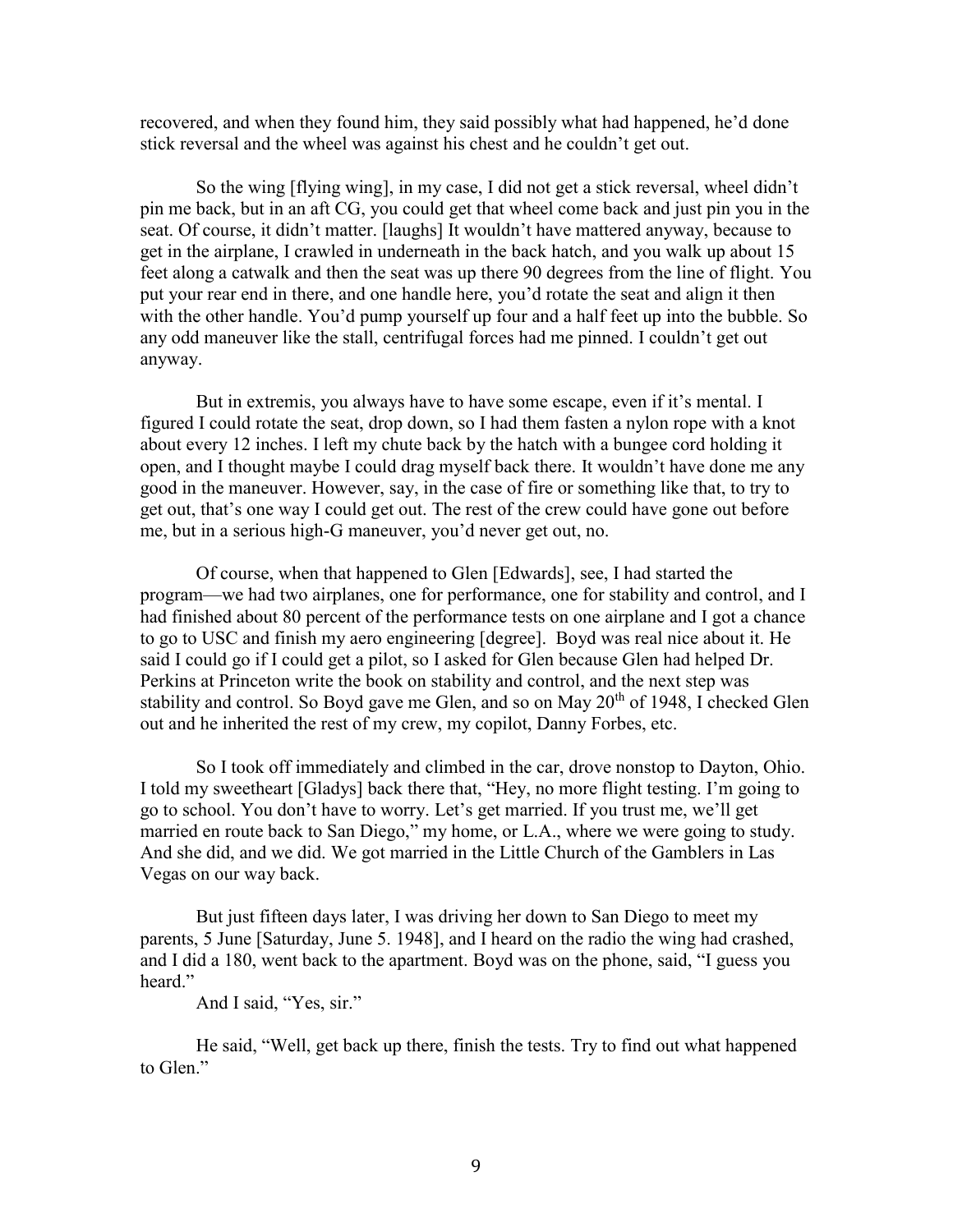The accident board actually never really—well, they asked me some questions, but I was not really part of the accident investigation team. However, I did see—I didn't find it, but I saw one of the data cards they had, and across the top was "stall entry maneuvers." So they were checking out stall entry maneuvers. Didn't say "stalls;" said "stall entry."

In my case, when I entered that stall, because of the way I was doing it like Paul Bickle recommended of trimming, I was getting down to a very minimum speed to enter that stall. Charlie Taylor, when his fell off on a wing, he was at a higher speed than I. Now, it could be that Glen—well, Danny, because Danny was flying the airplane, not Glen. Why, I don't know. Danny was a little more ham-fisted than Glen. It could be that he overstressed the airplane. The airplane was designed and built for 200,000-pound gross. I never flew it above 175,000 gross because I knew they had not done static structural integrity tests on the airplane. They were moving along so fast. They wanted to sell the airplane. So I kept the gross weight down and I tried to keep—I knew the design limit was 2G's, the structural design, trying to keep it below two.

Now, in their case, Russ Schleeh, another test pilot, was down on the lakebed shooting jackrabbits, hunting, and what he saw was the center section of the airplane tumbling down. The engineers, when they found the outer wing—the wing separated outboard of the engines and they separated in a positive-G mode. In other words, it folded in and sheared off. That would have happened probably about 2.5G, so I think they got into a stall at a little higher speed than I did and the aircraft failed.

When they hit, they hit upside-down. The center section hit upside-down so flat that there was very little lateral movement, and both Danny and Glen didn't have their seatbelt unbuckled, so their hands were up here [demonstrated]. I've often asked myself what I could have told Glen, but he knew—well, Danny Forbes was with me when I stalled, so he knew what would happen if you stalled. So I don't know. It'll remain a mystery for a long while. But I think that's what happened to them.

Mr. Northrop was a gentleman like my grandfather. He was a nice man. As the Air Force, Army Air Corps—it was Air Force by then, '48—pilot, my job was to sign off whether it was operational or not, and it was not. It was not unstable, and it was not because of the stall, but when you maneuvered the airplane like turning onto a bomb run, it was marginally stable about all three axes. Now, Paul Bickle told me it wasn't marginal stability; it was the response. But what you would do as you rolled out, you'd get a phugoid oscillation, and when you add a couple of minutes on the bomb run where they're shooting at you, you don't want to sign off on that airplane.

But it was in November '48 that Boyd got a hold of me and said, "Bob, you're a young major with a promising career, so if you don't object, it's risky. It's not a courtmartial, but let me call a General Officers Board and you can tell them everything."

So I said, "Fine. As long as Mr. Northrop is in the audience, I'd be glad to do it."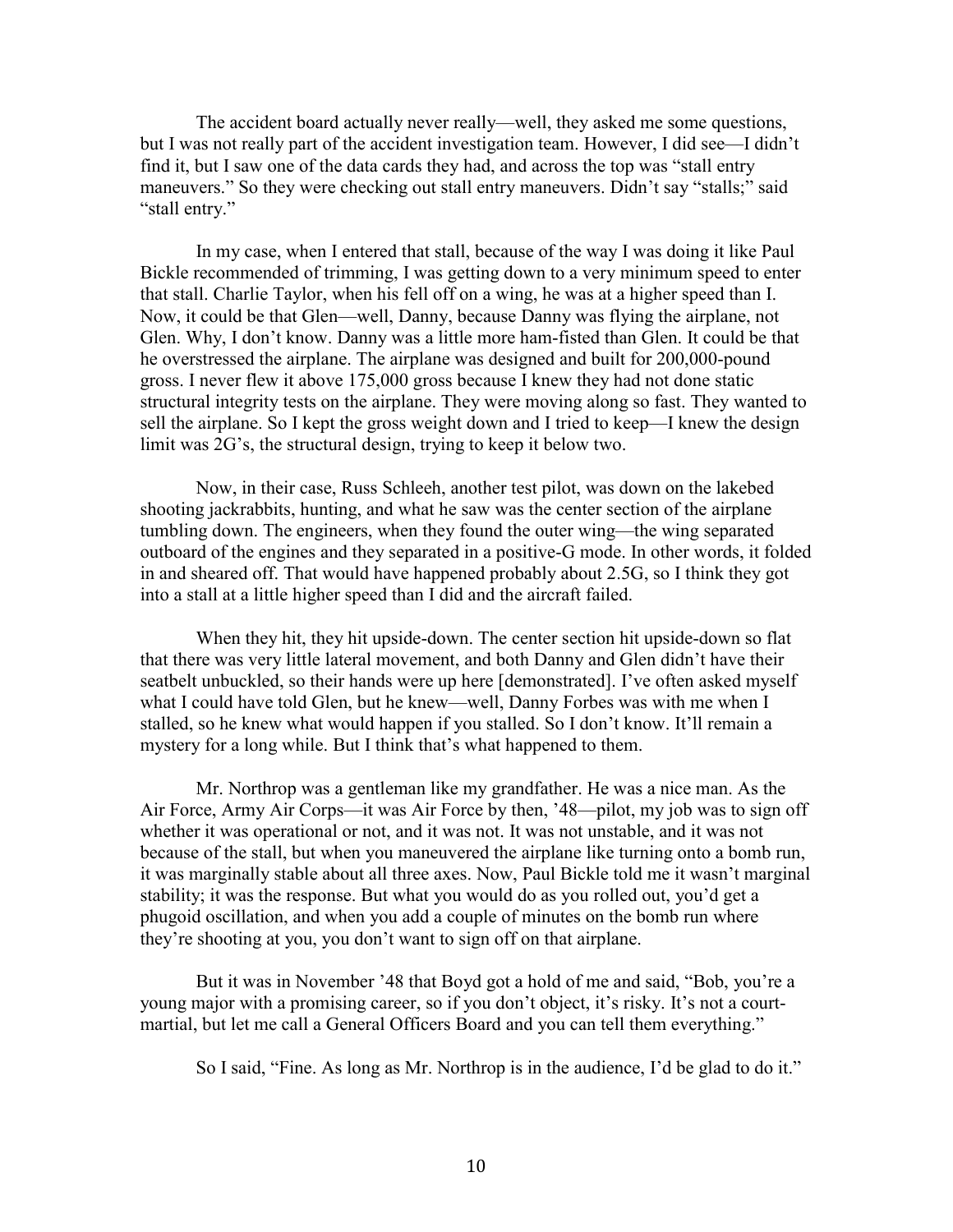And Mr. Northrop came and he was in the audience. So I told them what a beautiful concept it was and all the good things about it and the good things that could exist. I said, "However, the aircraft has exceeded the human sensory and response capability. Humans are reactive. Even autopilots are reactive. This ship needs a proactive system, and I don't know what it is." Well, the B-2 today has a proactive system, fly-bywire, which we didn't have.

And Mr. Northrop got up, and to the general he said, "Sir, it looks like Northrop has a lot of work to do."

Some guy got up and said, "Mr. Northrop, you not only have a lot of work to do, you've got an impossible task."

And he didn't even look at the guy. He kept looking at the general. He said, "General, I'm surprised you have people in your employ that think the impossible is actually impossible," and that ended the meeting.

That basically, in my book, anyway, it was the end of the program, because, number one, General LeMay did not want that airplane. Number two, there were four-star head of ARDC, AMC. The brain trust was there, the power was there, and after they'd listened to me and they supported my position and they knew what had to be done, but there was no way they could do it technically, yeah, they decided to cancel the program then.

But the Northrop lobby people, they still—that was November '48. In January '49, they had me fly the thing to Washington. They [wanted] to have it come in for Truman's presidential air show. Well, the B-47 was at Moses Lake in Washington. I was here at Muroc, and the distance to Andrews is about the same. The B-47 took off, made the flight in three hours and fifty-seven minutes. So they put Max Stanley in as copilot, help bend the throttles, try to beat that record, but Max understood that we had a .78 bird and the 47 was a .82 bird and there was no way we could do it unless we hit a jet stream stronger than they did. Well, we came close. We made it in four hours and five minutes.

It was parked on the ramp, and President Truman, they saw to it that he came out to the airplane. He came up, he crawled in the cockpit, looked around. He was a crusty old gent. A lady's present, I can't say exactly what he said. He said, "It looks pretty goddamn good to me. I think I'm going to buy some of these." I had to bite my tongue.

On the ground, he turned to the Chief and he said, "General, why don't you have this young whippersnapper fly this down Pennsylvania Avenue rooftop level. I want people to see what I'm going to buy."

I thought, "The man is crazy."

But an hour later, Boyd got a hold of me. He said, "Slow down. Don't hit any radio towers. Be careful."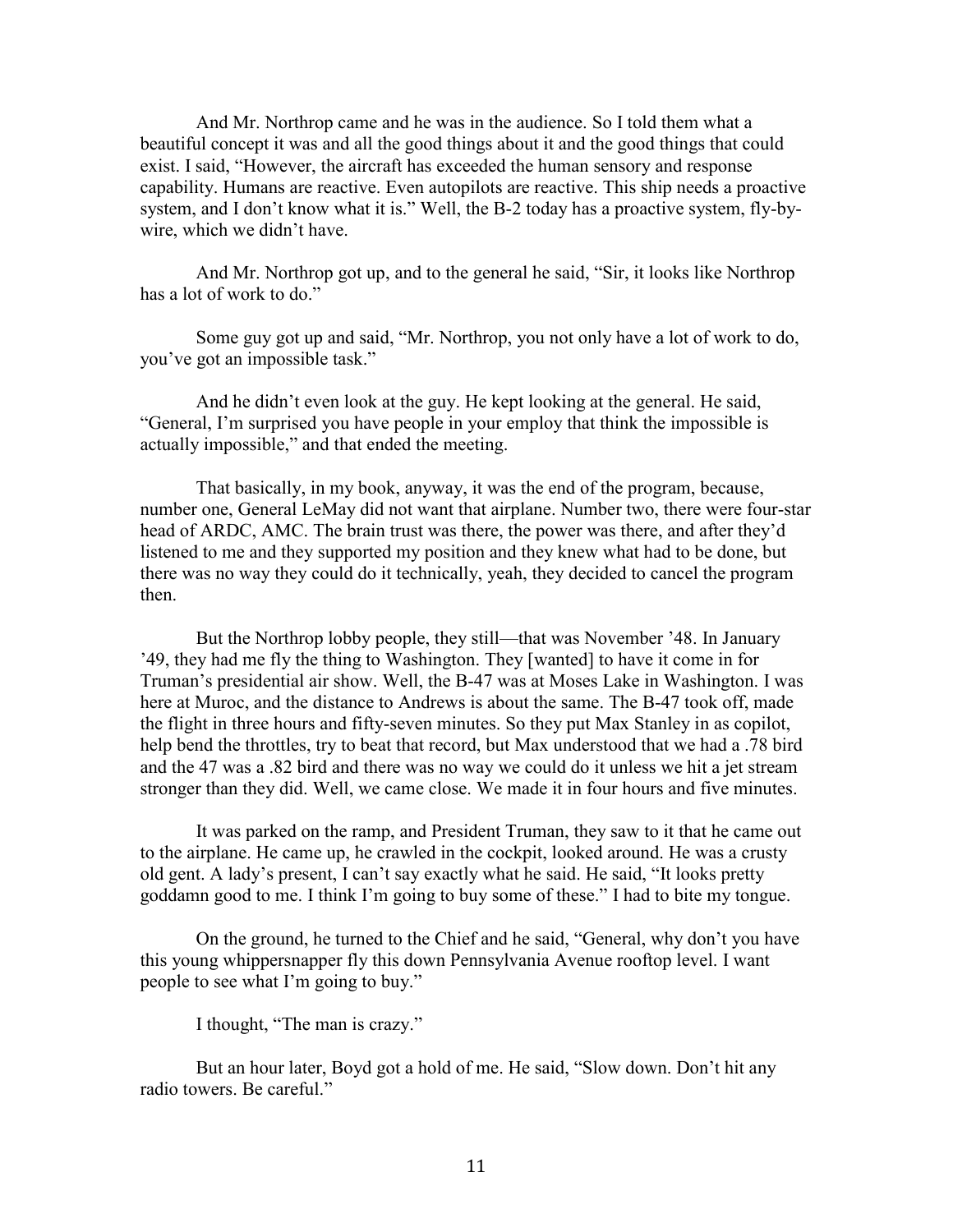So I was going down Pennsylvania Avenue. I slowed down to about 300 knots. But there were tall radio towers and I was on the lookout, and, all of a sudden, dead ahead I saw the Capitol dome. I had to pull up to go over the Capitol dome. I have a picture of that somebody took on the steps of the Capitol. And, you know, I hadn't thought about it till 9/11 came around and that guy [terrorists] went into the Pentagon. Going down Pennsylvania Avenue, I never realized how heavily forested the city of Washington really is. I would lose the avenue for the trees and dodging towers, I'd lose it, and to my right was an open field with a big huge building, the Pentagon. I'll bet you that guy [terrorist] was headed for the Capitol, and when he lost his way, took the alternate target [the Pentagon].

On the way home from Washington, we stopped at Wright Field to let the people there see the odd airplane, and then from there, we flew back to Muroc. But en route, right over the Rockies, the guy in the back end started singing out, "Fire on six, fire on four, fire on two." Flight engineer kept shutting each one down.

So I asked Pete Sellers, my new copilot, "Give me a bearing to the closest airfield we can make, Pete."

So he said, "Winslow, Arizona."

And I said, "Okay. Fine. Pretty high."

He said, "High, but the runway's okay." Said, "However, you have one problem. The runway's only 50 feet wide." Yeah, the tread on the gear was 41.2, but we got down okay.

There's a humorous part to the story. The humorous part of the story is there was a C-47—I think it's American Airline—was parked waiting for takeoff, and, of course, they cleared me in ahead. And many years later, a Mr. Solomon [phonetic] got a hold of me, and he was the airline captain that was sitting in that C-47. He said he watched this monstrosity coming out streaming black smoke and fire, and he said, "For years as I went around the world flying passengers, I used to regale my crew with that thing about coming in, and now here we are and you were flying that." He lives up north in Montana and invites me to go fishing with him up there all the time.

But they changed all the—one other little incident, Winslow at that time did not have an ambulance, crash crew recovery, etc., but they had to deal with a local undertaker to have the hearse come out there in an emergency as the ambulance. [laughs] So the hearse came out. It wasn't needed, but they came out. However, there was a UP/AP correspondent happened to be vacationing out there and he was watching this whole thing and seeing that ambulance come out, or the hearse. My wife [Gladys], in the meantime, worked at base operations back at Muroc. She worked there in base ops. Of course, she got the word about this wing had crashed in Winslow.

Anyway, I diverted from the X-1. I'm sorry, Dana.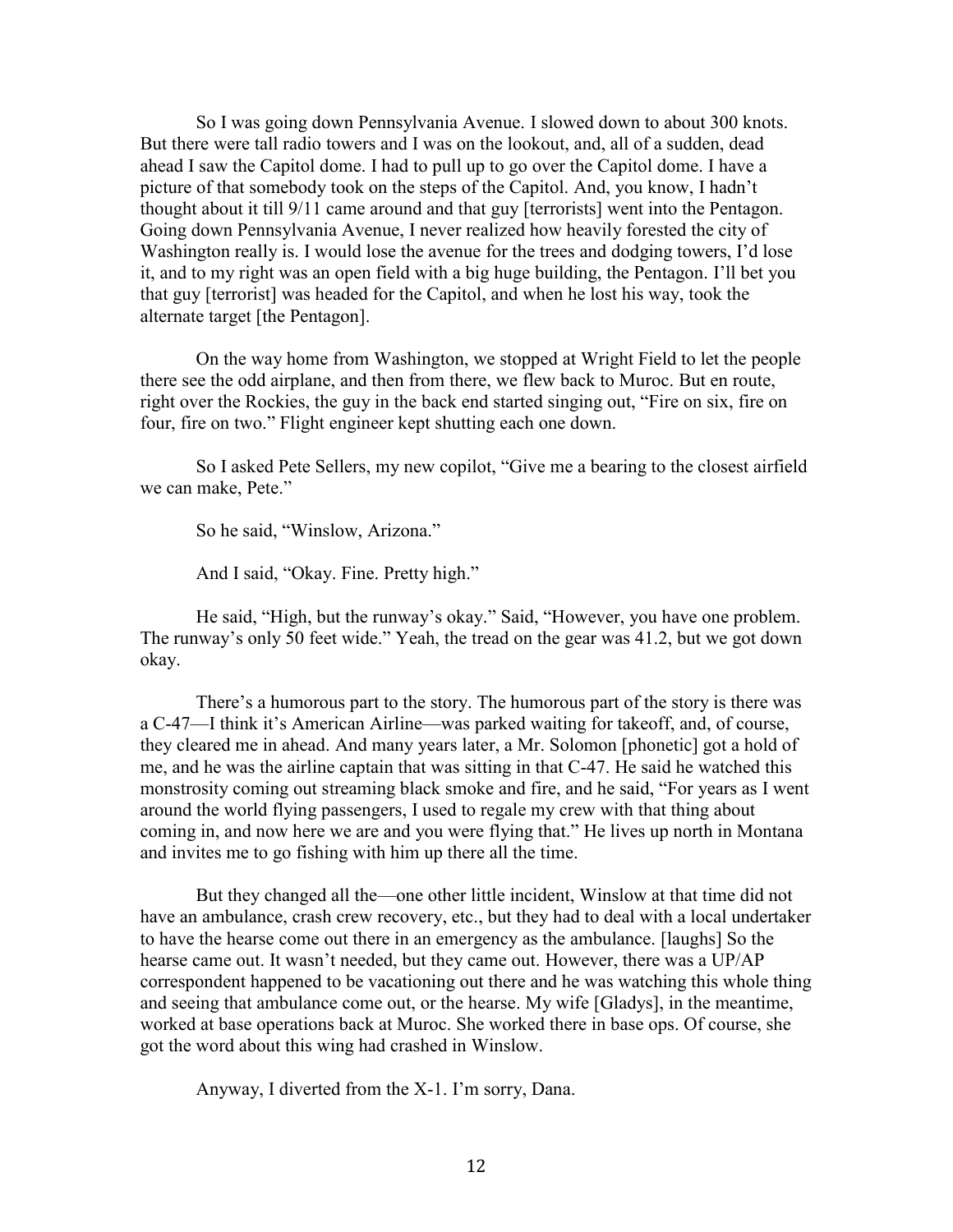**Kilanowski:** Oh, no, no. That's a great story, and that's very important to get on tape. What I wanted to ask you is what breaking the sound barrier meant to mankind. I mean, it was a quantum leap that I think we had in the field of aviation, and if you can expound upon that.

**Cardenas:** Dana, when World War II ended, we had the greatest air armada that man had ever seen, and we'd conquered the world. But there were three things that very day, that we had that, they were all obsolete. They were all obsolete for three reasons. One of them I saw with my own eyes when I was flying a B-24. This airplane came from behind me so fast, I thought I'd stalled out. It was a new propulsion system, the Me 262, number one. Number two, our pilots flying against the Me 109s, some of them were destructing in midair without being fired on. They'd hit the sound barrier. Number three, Assistant Secretary of War Lovell had met with Churchill and Eisenhower because they had very serious information that Hitler was going to invade England, and if England was invaded, we would not be able to carry on the air war against Germany. So that night was born the requirement for an airplane that could go 10,000 miles carrying 10,000 pounds of bombs.

Those three things we were working at Muroc. Breaking the sound barrier solved that second problem. Development of a propulsion system, I flew the XP-59, the first jet aircraft. So we were working on a propulsion system, we were working on breaking the sound barrier, to get our air armada out of the "obsolete" can into the "prudent" can, and they were working on building one that could go ten-by-ten.

Unfortunately, it was not until the B-2 came along that you had that. Now, the B-52 could do it, but not in the way the B-2—the B-2 today can take off from Whiteman, Missouri, and bomb anywhere in the world within ten hours, and not carrying 10,000 pounds; 40,000 pounds. So it took us a little time, but the obsolescence of our air armada was solved right out here at Muroc, and that's what breaking the speed of sound meant.

**Kilanowski:** And when you reflect back upon the 100 years of flight—and you were part of the team that is part of aviation legend now. You're a living legend, and you helped change the history of aviation. What are your feelings about that?

**Cardenas:** Well, number one, glad to have been a part of it. First, I was lucky to be selected to be part of it. I, forever more, am thankful to have had a leader like Boyd. He was stern, he was rough and tough, but he wouldn't let you fly anything that he couldn't fly. He was a typical model of a leader, handpick his people, give them responsibility, and stay out of the way.

Overall, of course, I felt very honored to have been part of the effort, remembering also the many, many people that we lost achieving all these things, and that's why this organization [SETP] is so great in honoring not only present but past to keep it alive. We have to tell our children and our grandchildren and great-grandchildren what happened so that never again will we be obsolete. Historians have said that no great country lasts as a democracy for more than 200 years. Well, I hope the United States can